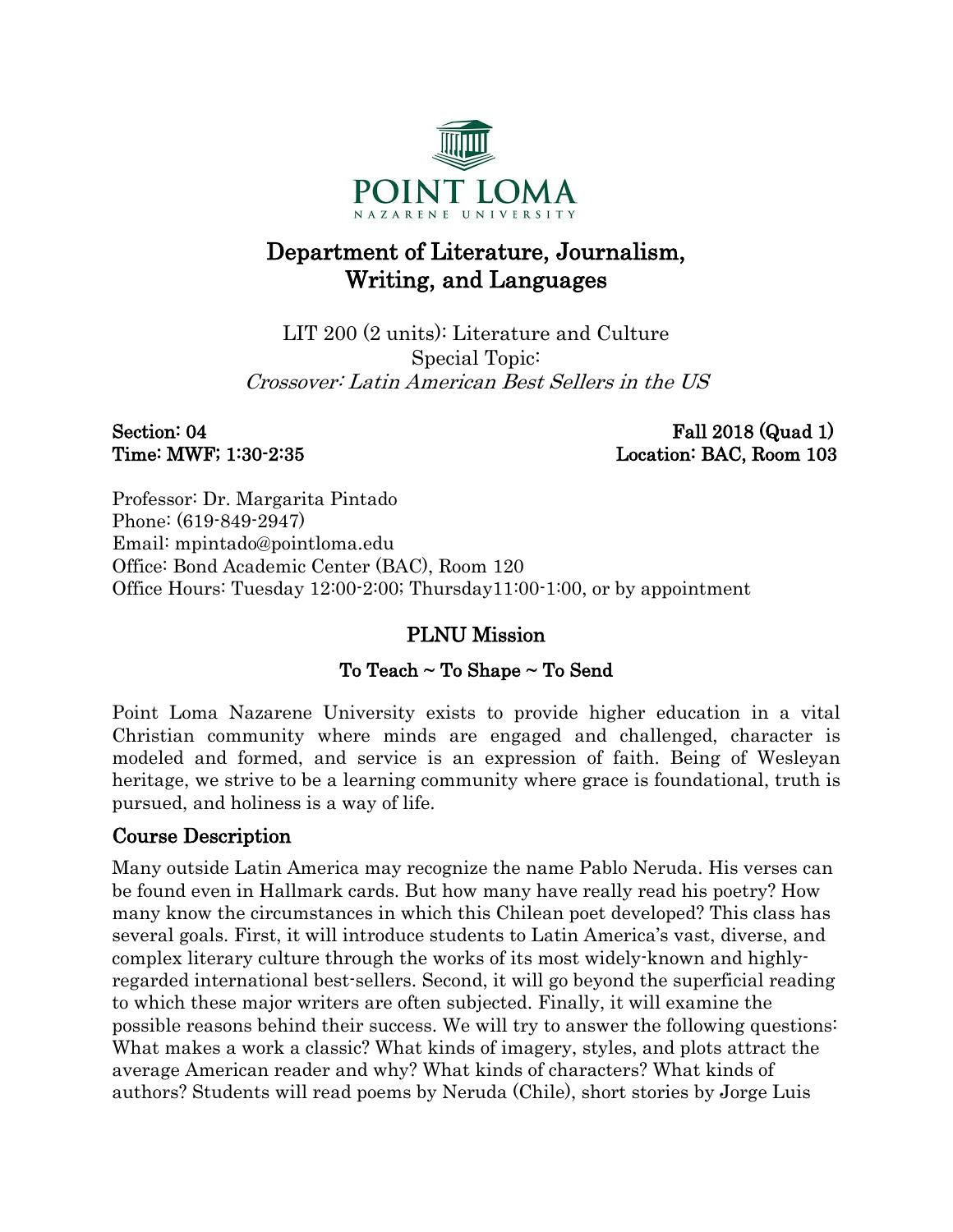Borges (Argentina), Gabriel García Márquez (Colombia), Isabel Allende (Chile), and a short play by Ariel Dorfman (Chile).

# Course Learning Outcomes (CLOs):

By the end of the class,  $YOU$  will be able to...

- 1. Identify major authors and styles from the Latin American literary world.
- 2. Describe the historical and political background of each literary work read in class.
- 3. Successfully analyze a variety of literary texts, not only from Latin America.
- 4. Critique the role of the market in shaping our literary culture.

# General Education Learning Outcomes (GELOs):

# Learning: Informed by our Faith in Christ

Students will:

- Effectively express ideas and information to others through written communication. \*Assessment: Students will write short response papers, and a more extensive paper at the end of the class.
- Examine, critique and synthesize information in order to arrive at reasoned conclusions. \*Assessment: Students will do literary analysis of short stories and poems.

# Growing: In a Christ-Centered Faith Community

Students will:

- Understand and appreciate diverse forms of artistic expression. \*Assessment: Students will be reading texts (poetry, short stories, and a play) from different Latin American countries and taking reading comprehension quizzes.
- Demonstrate an understanding of the complex issues faced by diverse groups in global and/or cross-cultural contexts. \*Assessment: Students will be reflecting on the different sociopolitical circumstances in which each literary work emerged.

# Serving: In a Context of Christian Faith

Students will:

• Demonstrate an understanding of Christian Scripture, Tradition and Ethics, including engagement in acts of devotion and works of mercy.

# Assessment and Grading:

| Reading Quizzes (3)   | $15\%$ (5% each) |
|-----------------------|------------------|
| Response papers $(4)$ | $20\%$ (5% each) |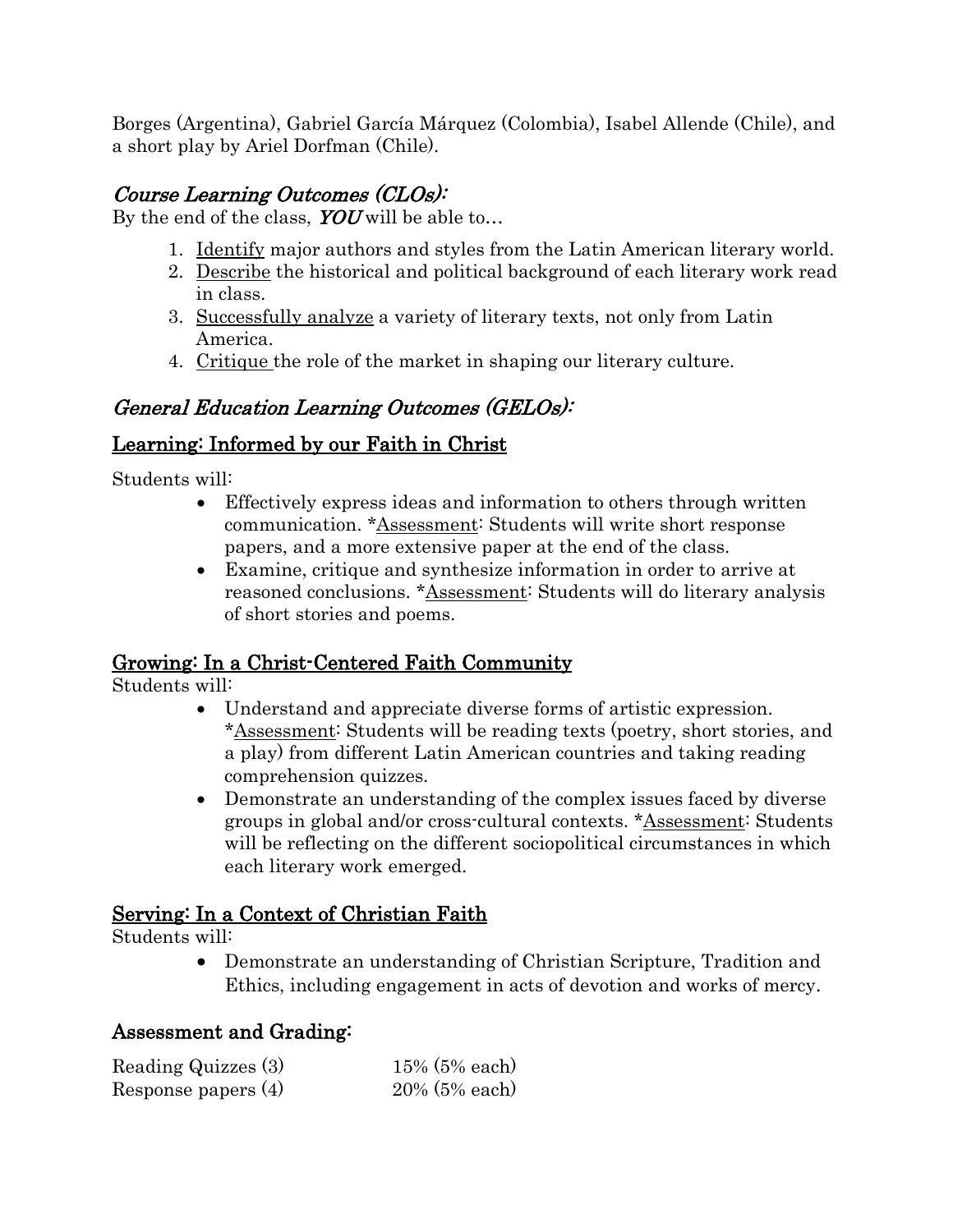| In-class literary analysis (2) | $20\%$ (10% each) |
|--------------------------------|-------------------|
| Midterm Exam                   | 20%               |
| Final Exam                     | 25%               |
| Total:                         | $100\%$           |

### Grading Scale:

| $A: 93-100$   | $C + 77 - 79$ | $D: 60-62$    |
|---------------|---------------|---------------|
| $A: 90-92$    | $C: 73-76$    | $F:$ below 60 |
| $B + 87 - 89$ | $C: 70-72$    |               |
| $B: 83-86$    | D+: $67-69$   |               |
| $B: 80-82$    | $D: 63-66$    |               |
|               |               |               |

#### Course Policies:

Attendance: Any absence from class will be classified as either excused or unexcused. Examples of excused absences are: death in the family, required attendance at a sanctioned PLNU event, and student illness backed by documentation from competent medical authority. In each case of an excused absence, students will need to show some documentation. After the **second** unexcused absence, your grade will be lowered one letter.

Tardiness: Students must be in the classroom in time. Two episodes of lateness will constitute one unexcused absence. If you are going to be more than 10 minutes late, don't bother coming to class, or be certain that you will be marked as absent.

Electronic devices: All cellphones, computers, tablets, etc. must be turned off prior to entering the classroom. If you are expecting an emergency call, notify the instructor before class starts. If you don't comply with this simple instruction, you will be asked to leave the classroom and marked as absent.

#### PLNU Policies:

Incompletes and Late Assignments: All assignments are to be submitted/turned in by the beginning of the class session when they are due including assignments posted in Canvas. Incompletes will only be assigned in extremely unusual circumstances.

Final Exam Policy: Successful completion of this class requires taking the final examination on its scheduled day. The final examination schedule is posted on the [Class Schedules](http://www.pointloma.edu/experience/academics/class-schedules) site. No requests for early examinations or alternative days will be approved.

Copyright Policy: Point Loma Nazarene University, as a non-profit educational institution, is entitled by law to use materials protected by the US Copyright Act for classroom education. Any use of those materials outside the class may violate the law.

Academic Honesty Policy: Students should demonstrate academic honesty by doing original work and by giving appropriate credit to the ideas of others.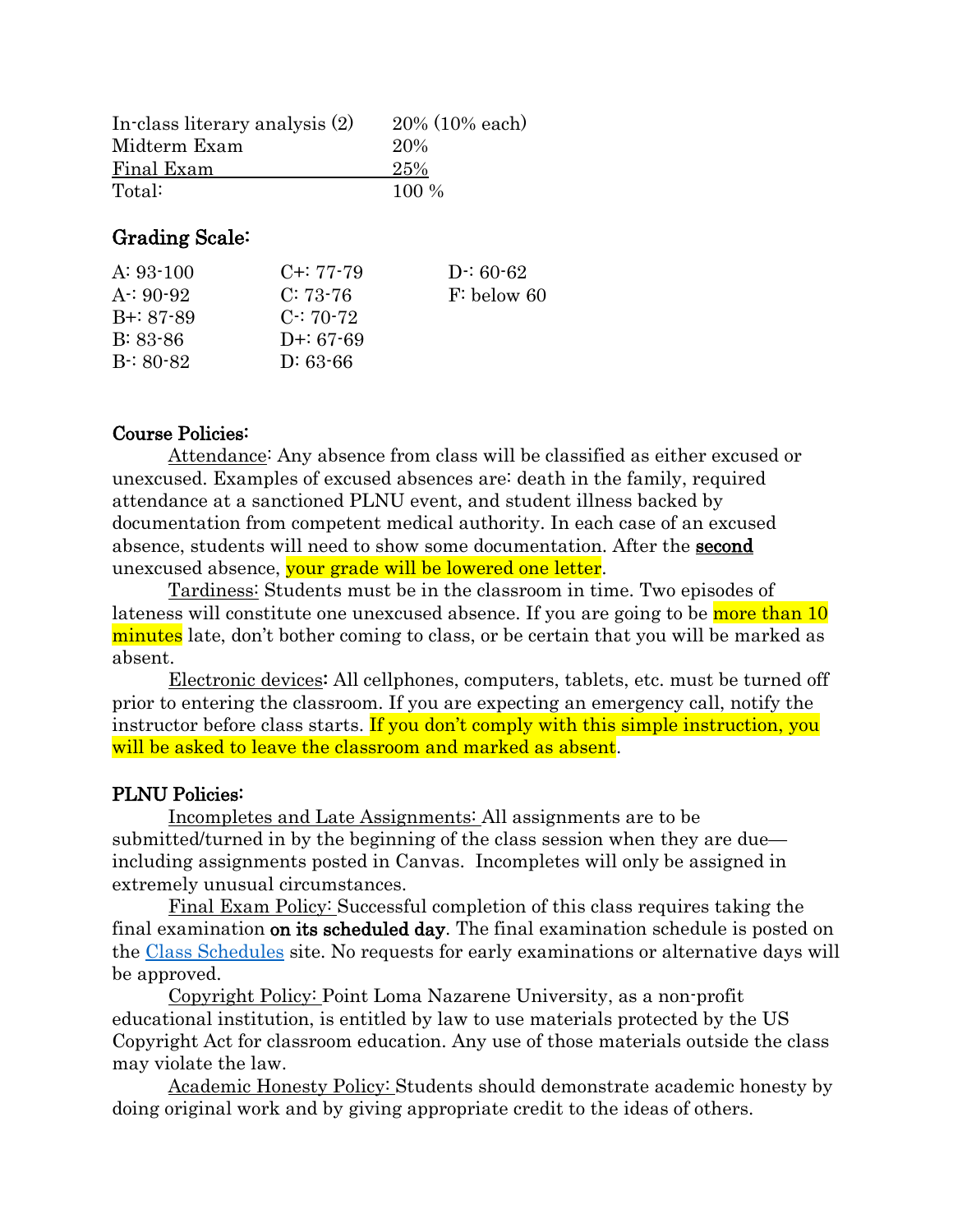Academic dishonesty is the act of presenting information, ideas, and/or concepts as one's own when in reality they are the results of another person's creativity and effort. A faculty member who believes a situation involving academic dishonesty has been detected may assign a failing grade for that assignment or examination, or, depending on the seriousness of the offense, for the course. Faculty should follow and students may appeal using the procedure in the university Catalog. See [Academic Policies](http://catalog.pointloma.edu/content.php?catoid=18&navoid=1278) for definitions of kinds of academic dishonesty and for further policy information.

Accommodations Policy: If you have a diagnosed disability, please contact PLNU's Disability Resource Center (DRC) to demonstrate need and to register for accommodation by phone at 619-849-2486 or by e-mail at [DRC@pointloma.edu.](mailto:DRC@pointloma.edu) See [Disability Resource Center](http://www.pointloma.edu/experience/offices/administrative-offices/academic-advising-office/disability-resource-center) for additional information.

Attendance and Participation Policy: Regular and punctual attendance at all classes is considered essential to optimum academic achievement. If the student is absent from more than 10 percent of class meetings, the faculty member can file a written report which may result in de-enrollment. If the absences exceed 20 percent, the student may be de-enrolled without notice until the university drop date or, after that date, receive the appropriate grade for their work and participation. See [Academic Policies](http://catalog.pointloma.edu/content.php?catoid=18&navoid=1278) in the Undergraduate Academic Catalog.

Diversity Statement: Point Loma Nazarene University is committed to diversity in the classroom, in its publications and in its various organizations and components. Faculty and staff recognize that the diverse backgrounds and perspectives of their colleagues and students are best served through respect toward gender, disability, age, socioeconomic status, ethnicity, race, culture and other personal characteristics. In addition, the Department of Literature, Journalism and Modern Languages is committed to taking a leadership position that calls for promoting a commitment to diversity in and out of the classroom and in the practices of writing, journalism, and the study of literature and languages.

#### Texts required:

Ariel Dorfman, *Death and the Maiden*, Penguin Group, 1991.

Pablo Neruda, Mark Eisner, Robert Hass, The Essential Neruda: Selected Poems (Bilingual Edition), City Lights Publishers, 2004.

\*The rest of the material will be provided by the professor or available in Canvas.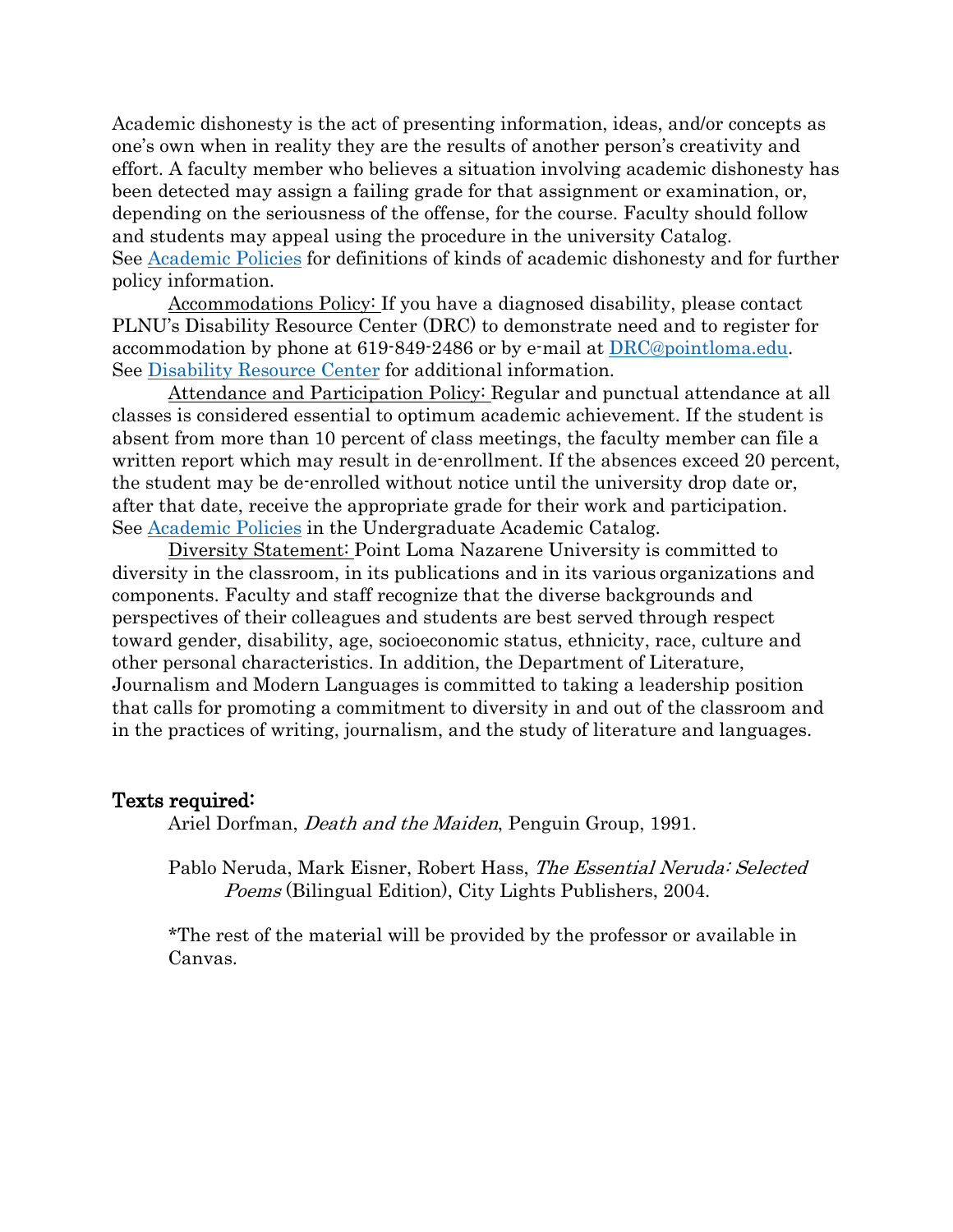# Course Schedule and Assignments LIT 200/ Fall 18/ Section 4 Crossover: Latin American Best Sellers in the US Dr. Margarita Pintado

| August    |                                                                                                                                                                                                                                                                              |
|-----------|------------------------------------------------------------------------------------------------------------------------------------------------------------------------------------------------------------------------------------------------------------------------------|
| 28        | Introductions and Syllabus                                                                                                                                                                                                                                                   |
| 29        | Readings: Ashley Fetters, "The Origins of Gabriel García"<br>Márquez's Magical Realism," The Atlantic, April 17, 2014;<br>Salman Rushdie, "Magic in Service of Truth," The New York<br><i>Times</i> , April 21, 2014.                                                        |
| 31        | Reading: Gabriel García Márquez, "The Handsomest Drown<br>Man in the World" $(pp.247-254)$<br><b>*Reading Comprehension Quiz</b>                                                                                                                                             |
| September |                                                                                                                                                                                                                                                                              |
| 4         | <i>*Response Paper Due on García Márquez's "Balthazar's</i><br>Marvelous Afternoon", (200 words aprox.). All response papers<br>must be sent to <i>mpintado@pointloma.edu</i> before 5:00pm.<br>Response papers received after 5:00pm will not be granted any<br>points.     |
| 5         | Readings: García Márquez "Balthazar's Marvelous Afternoon,"<br>$(pp.148-157).$                                                                                                                                                                                               |
| 7         | Reading: García Márquez, "Tuesday's Siesta," (pp.105-113).                                                                                                                                                                                                                   |
| 10        | Readings: Julio Cortázar, TBD<br><b>*Reading Comprehension Quiz</b>                                                                                                                                                                                                          |
| 12        | Reading: Julio Cortázar, TBD                                                                                                                                                                                                                                                 |
| 14        | Readings: Jane Ciabattari, "Is Borges the 20 <sup>th</sup> Century's most<br>important writer?" BBC, September 2, 2014; "Jorge Luis Borges,<br>"The Lottery in Babylon," $(pp.101-106)$ .                                                                                    |
| 16        | <i>*Response Paper Due on Borges's "The Circular Ruins" and/ or</i><br>"The Shape of the Sword" (200 words aprox.). All response<br>papers must be sent to mpintado@pointloma.edu before 5:00pm.<br>Response papers received after 5:00pm will not be granted any<br>points. |